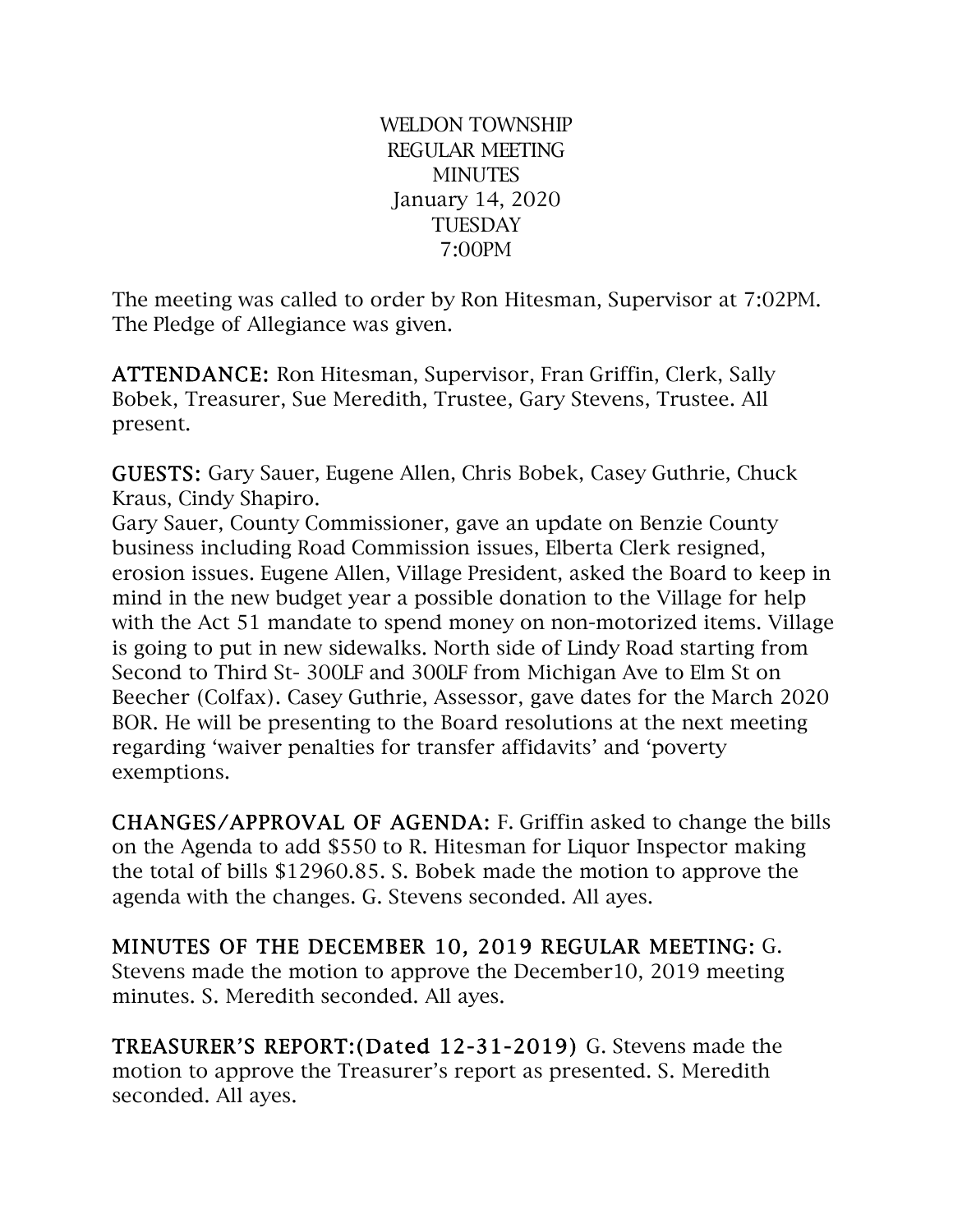## GUEST/PUBLIC INPUT: none

## REPORTS:

ZONING ADMINISTRATOR: C. Meredith gave his report. Has not heard from Tim Figura regarding the D. Casey/S. Murphy dispute. C. Meredith will contact T. Figura for an update.

A written report was also presented.

DAY USE PARK: C. Meredith gave a written and oral DUP report. Fence is in bad shape and has been submitted for the new budget year for replacement. R. Hitesman stated that it is included in the New Greenspace Grant application.

NEW GREENSPACE GRANT: R. Hitesman reported that the application was sent in on time. Haven't heard anything yet.

PLANNING COMMISSION: C. Kraus, Planning Chairman, asked the Township Board to approve a Resolution to Amend the Master Plan. Discussion. R. Hitesman made the motion to pass the Resolution. F. Griffin seconded. Roll Call vote: G. Stevens, S. Meredith, R. Hitesman, S. Bobek, F. Griffin all ayes. 0 nays. Motion passed. Resolution number 01062020 adopted.

C. Kraus also asked the Board to approve the Zoning Ordinance. F. Griffin made the motion to approve the Zoning Ordinance as requested by the Planning Commission. R. Hitesman seconded. Roll Call Vote: G. Stevens, S. Meredith, r. Hitesman, S. Bobek, F. Griffin all ayes. 0 nays. Motion passed. Discussion. Cost going forward with the Zoning Changes estimated to be \$6,000-10,000.

C. Meredith asked about the Recreation plan. C. Kraus said E. Calcutt, Networks NW suggested delaying until Sportsman Club issue is settled.

GREENSPACE UPDATE: See above.

LIQUOR INSPECTOR REPORT: Reports are on file. No issues.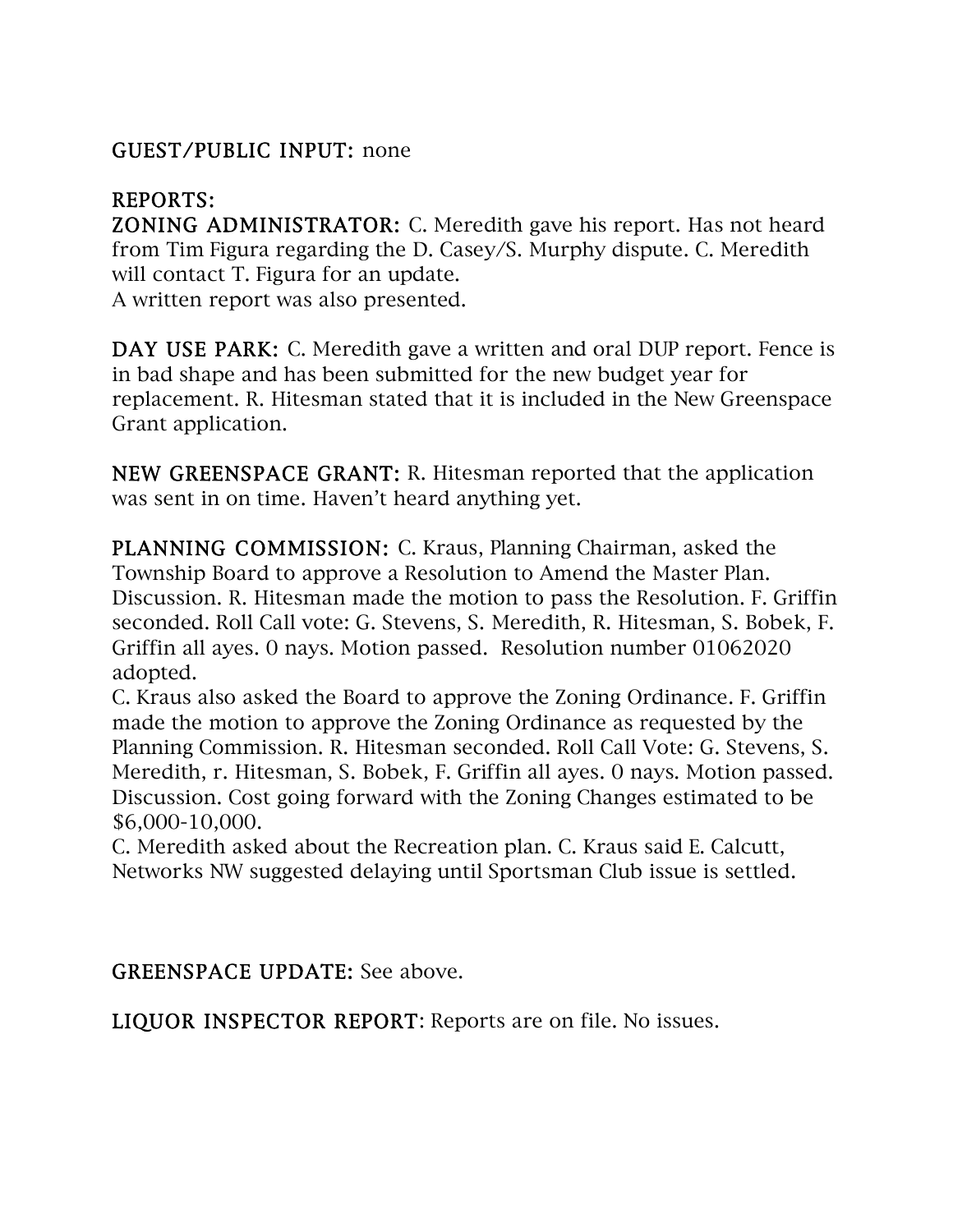BUDGET REPORT: F. Griffin presented budget amendments to bring line items in line. S. Bobek made the motion to approve the amendments to the budget. R. Hitesman seconded. All ayes.

SUPERVISOR'S COMMENTS: R. Hitesman will pick up sterile swabs to use with the Black Mold kit. Withdrawal from the JPC looks to be approved by the Village and Colfax Township. Waiting for attorney's paperwork.

CLERK COMMENTS: Clerk asked if it was ok to contact Kirstin Horan to get copies of the bills for the first Greenspace Grant from last summer/fall. Okayed by the Board.

UNFINISHED BUSINESS: BOR ad was in the published in the paper. Only one response was received. Chris Bobek would like to be on the BOR. R. Hitesman motioned to have Chris Bobek appointed to the BOR. G. Stevens seconded. All ayes.

NEW BUSINESS: March 10, 2020 Regular scheduled Board Meeting needs to be rescheduled due to the Election that day. Discussion. It will be rescheduled for Monday, March 16, 2020 at 7:00PM.

## BILLS:

| Accident Fund Insurance Premium<br>(paid between meetings due to lapsing if not paid) | 1122.00         |
|---------------------------------------------------------------------------------------|-----------------|
|                                                                                       |                 |
| David Kane, Monthly Website Maintenance<br>Craig Meredith, ZA                         | 60.00<br>166.67 |
| Craig Meredith-DUP                                                                    | 150.00          |
| Ron Hitesman-Liquor Inspector                                                         | 550.00          |
| Figura Law                                                                            | 546.00          |
| Craig Meredith-Plowing                                                                | 80.00           |
| Julie Lonn, Town Hall Cleaning                                                        | 50.00           |
| <b>AFLAC</b>                                                                          | 304.86          |
| <b>VISA</b>                                                                           | 722.40          |
| AcenTek                                                                               | 172.09          |
| The Pioneer Group                                                                     |                 |
| 176.90<br>Cherryland Electric<br>71.73                                                |                 |
| <b>Blarney Castle-propane</b>                                                         | 711.20          |
| <b>Personnel Concepts</b>                                                             | 37.90           |
| Sally Bobek - reimburse                                                               | 68.88           |
| Ron Hitesman - postage reimbursement-Grant                                            | 25.50           |